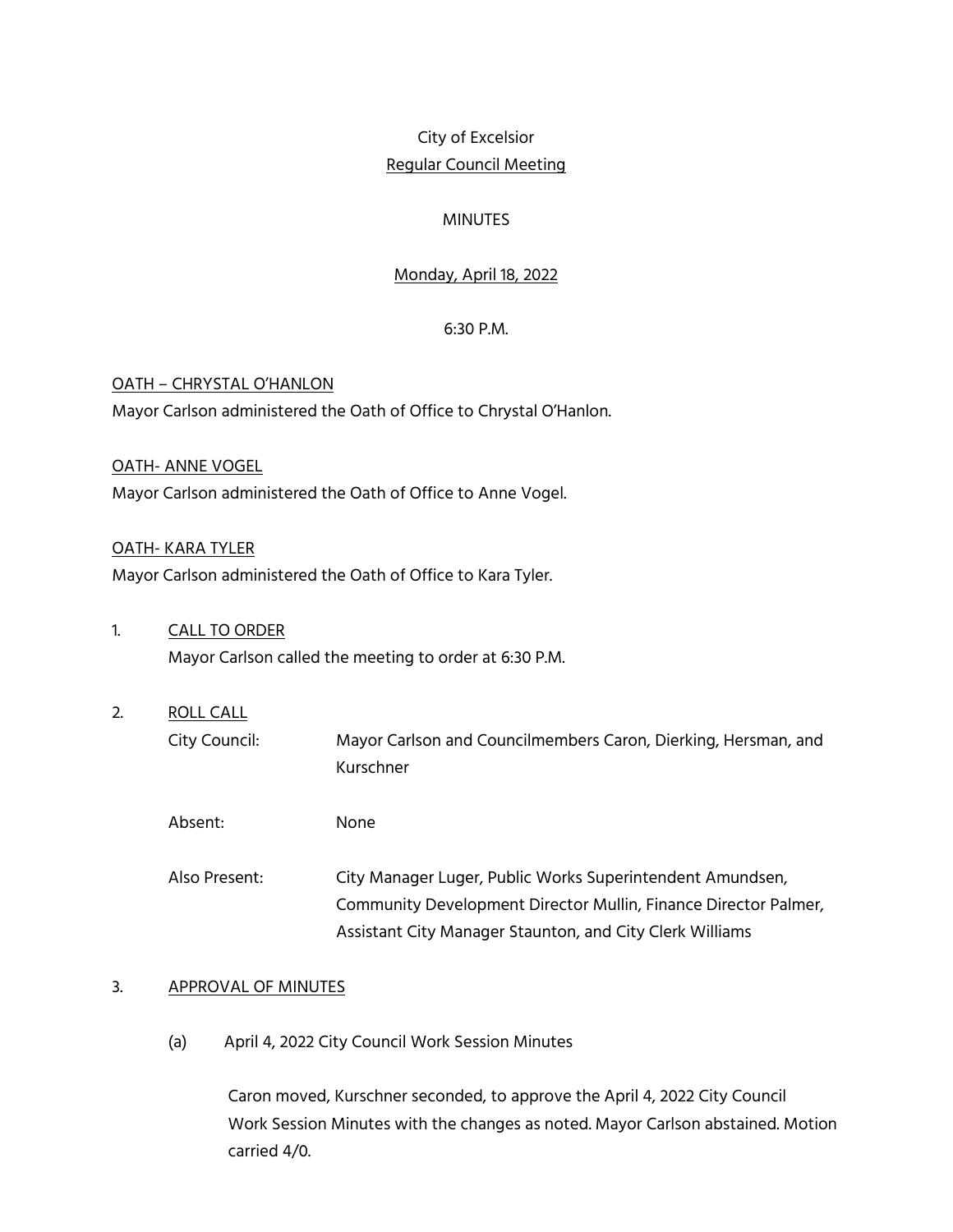# (b) April 4, 2022 City Council Minutes

Kurschner moved, Dierking seconded, to approve the April 4, 2022 City Council Minutes with the changes as noted. Mayor Carlson abstained. Motion carried 4/0.

# 4. OPEN FORUM

Peter Hartwich, 186 George Street, addressed the Council about the Saint Albans Bay Bridge and process of the proposed hotel.

Mayor Carlson read into the record that a letter was received by Dennis Walstrom, 251 West Lake Street regarding the process of the proposed hotel.

# 5. CITY COUNCIL COMMUNICATIONS, QUESTIONS, and REPORTS

(a) Excelsior-Lake Minnetonka Chamber of Commerce Update

No Update.

(b) Heritage Preservation Commission Update

Kevin Staunton, Assistant City Manager, gave an update on the Heritage Preservation Commission.

(c) Republic Services Contract Update/ Spring Clean-Up – Scheduled for May 21

Nalisha Williams, City Clerk, gave an update on the Republic Services Contract Update and Spring Clean Up.

# (d) Construction Update

Tim Amundsen, Public Works Superintendent, gave an update on current construction projects.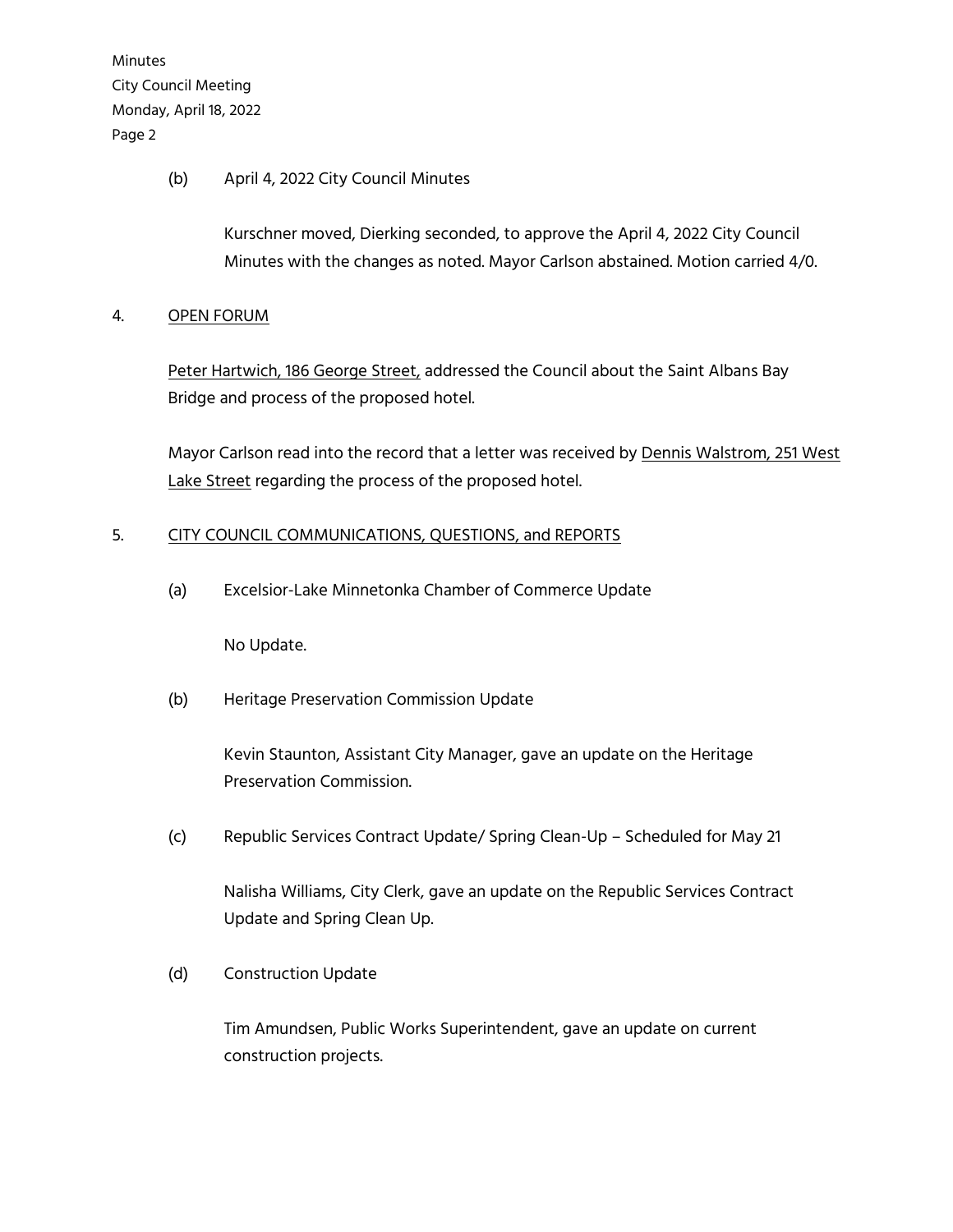#### (e) Mayor's Update

Mayor Carlson gave an update on the Open House scheduled for Tuesday, May 3 at 6 P.M.

#### 6. MEET EXCELSIOR

None

#### 7. AGENDA APPROVAL

(a) Meeting Agenda

Kurschner moved, Caron seconded, to approve the April 18, 2022 Meeting Agenda with the change to move Item 7(b)4 to Item 9(b) and move Item 9(b) to Item 9(c). Motion carried 4/0.

# (b) Consent Agenda

Dierking moved, Hersman seconded to approve Items 7(b) 1,3,5, and 6. Motion carried 5/0.

1. Review Verified Claims under \$20,000 and Approve Verified Claims over \$20,000

> Action – Reviewed Verified Claims under \$20,000 and Approved Verified Claims over \$20,000.

2. Resolution 2022-16 Approving a Variance for a Sign 481 Second Street

Action – Dierking moved, Hersman seconded, to adopt Resolution 2022-16 Approving a Variance for a Sign 481 Second Street. Motion carried 4/1. Councilmember Caron voted no.

3. Approve Project Scoping Document for 339 Third Street

Action – Approved Project Scoping Document for 339 Third Street.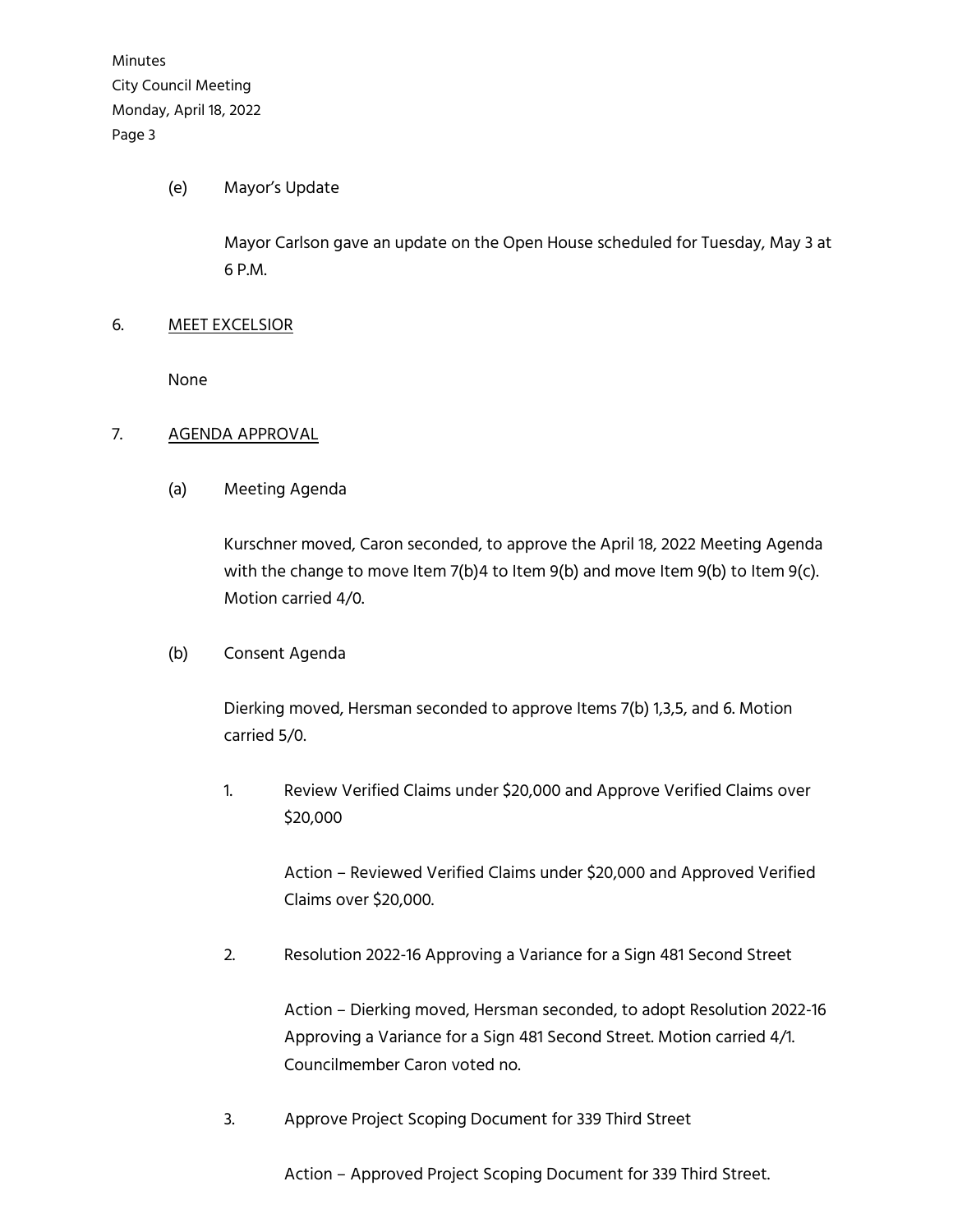4. Dock Waitlist Update

Action – Moved to Item 9(b).

5. New Finance Software Purchase

Action – Approved BS & A Software Purchase.

6. Authorize Ad for Bid – Excelsior Boulevard Sanitary Sewer Lift Station Rehab Project

Action – Accepted Plans and Specifications and Authorized Staff to Advertise for Bids for the Excelsior Boulevard Lift Station Rehabilitation Project.

#### 8. PUBLIC HEARINGS

(a) 634 Third Avenue Variance Application

Mayor Carlson recused himself. Councilmember Caron became Acting Mayor.

Peter Hartwich, 186 George Street, addressed the Council.

Dierking moved, Kurschner seconded, to adopt Resolution 2022-18 Resolution Approving a Variance from the Maximum Permitted Height of an Accessory Structure at the Property Located at 634 Third Avenue with the conditions as stated. Motion carried 4/0.

(c) 44 First Street Variance Application

Mayor Carlson rejoined the meeting.

Mike Sharratt, 464 Second Street, Applicant, addressed the Council.

Peter Hartwich, 186 George Street, addressed the Council.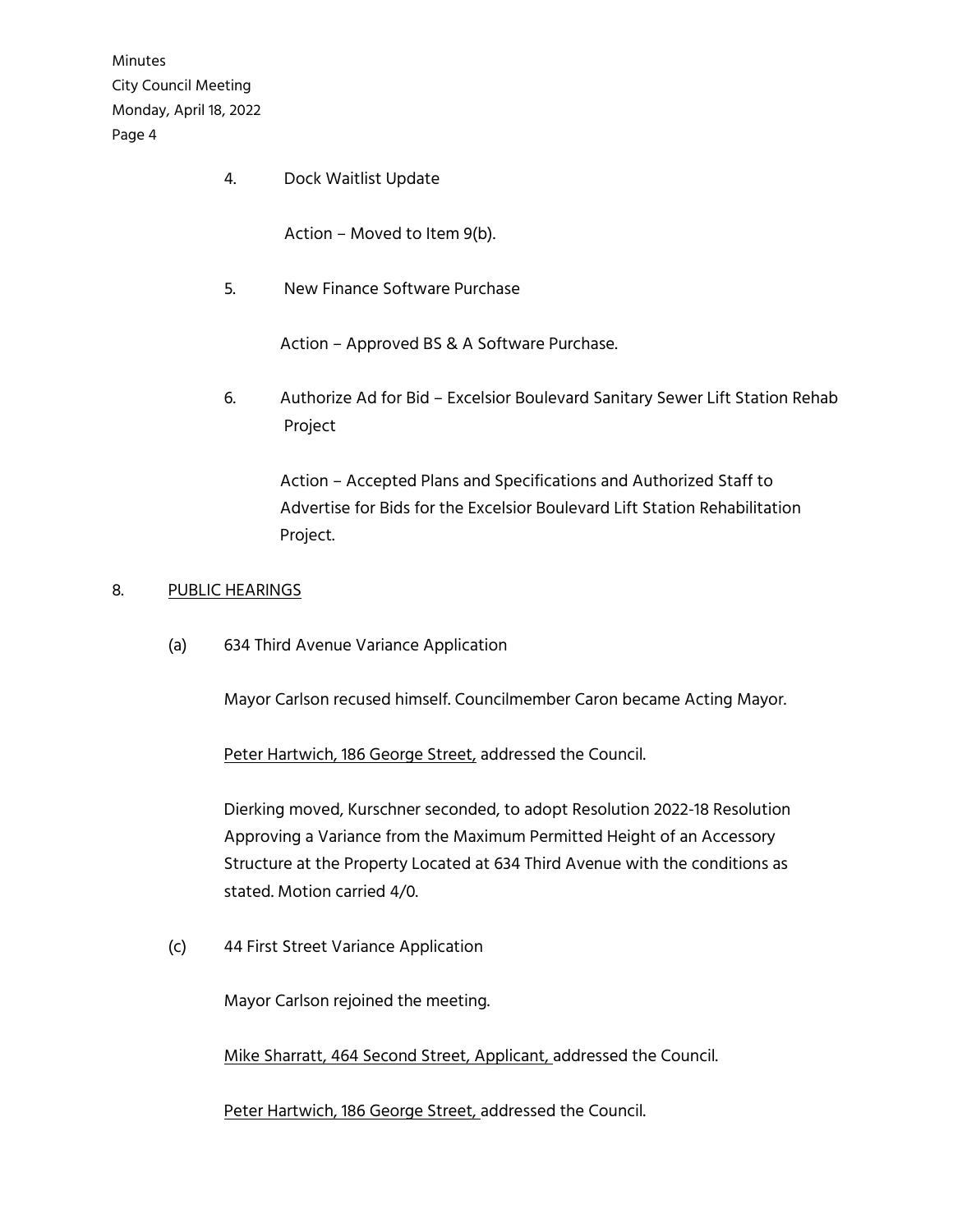> Caron moved, Dierking seconded, to adopt Resolution 2022-15 Resolution Approving a Variance from the Rear Yard Setback for a two-stall attached garage at 44 First Street with direction provided to staff. Motion carried 5/0.

# 9. PETITIONS, REQUESTS and COMMUNICATIONS

(a) 300 Water Street - Sketch Plan Review

This item was discussed after Items 9(b) and 9(c).

Kirk Litynski, 319 Barry Avenue, Applicant, addressed the Council.

Ben Lindahl, Doran Companies, Architect, addressed the Council.

The Council provided the applicant with feedback.

(b) Dock Waitlist Update (Amended)

The Council provided staff with direction.

(c) Mooring Policy Residency Discussion

Kurschner moved, Dierking seconded, to approve Erik Ambrose's request to rent a dock for the 2022 season and provided staff with direction. Motion carried 4/1. Councilmember Hersman voted no.

# 10. ORDINANCES and RESOLUTIONS

(a) None

# 11. REPORTS of OFFICERS, BOARDS, and COMMITTEES

(a) Commons Ballfield Scheduling Policy

The Council provided staff with feedback.